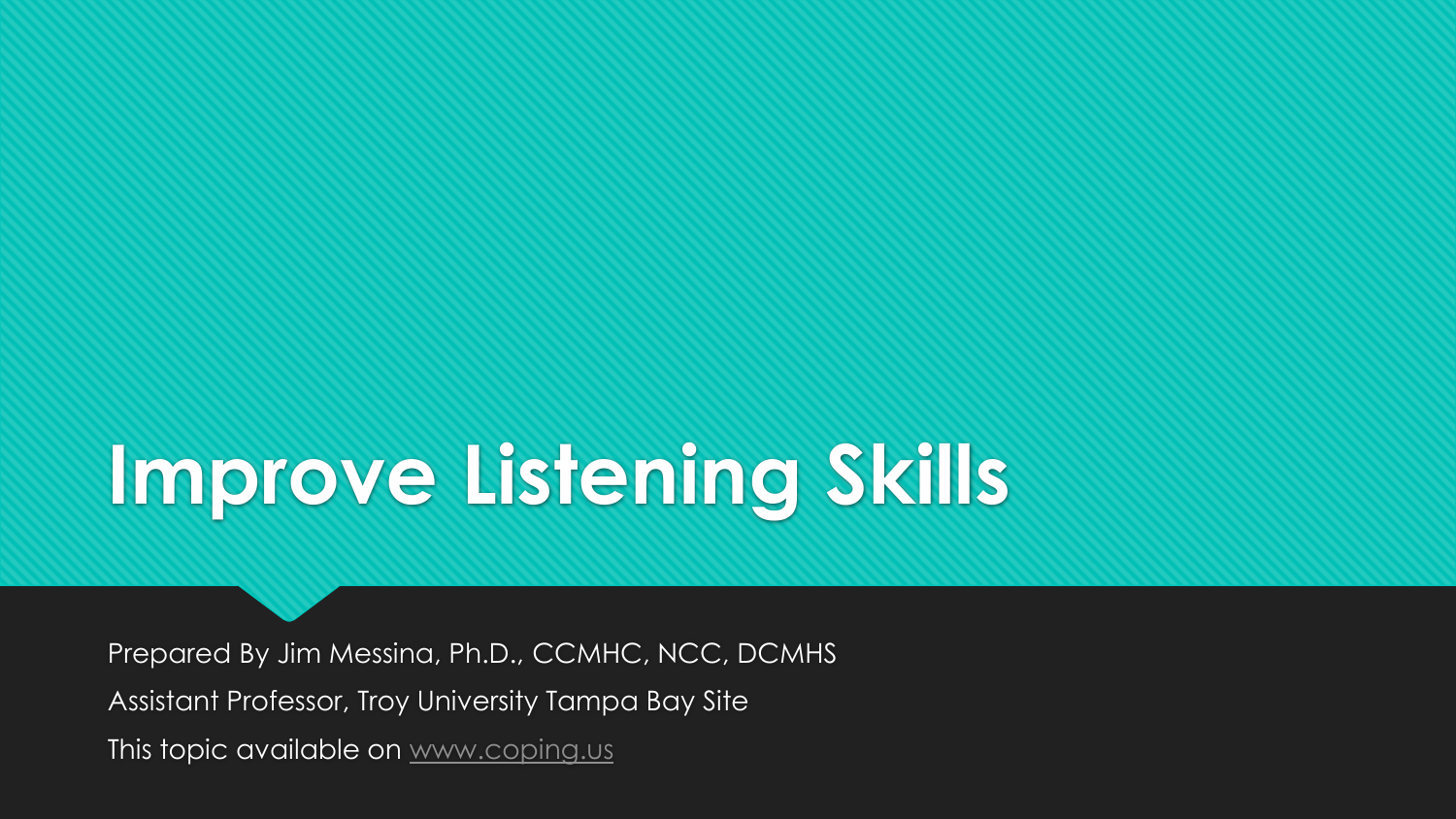# **What are three types of effective listening? #1. Paraphrasing**

To **paraphrase**, one simply rewords what another individual has said.

For example:

The speaker might say, *She was foolish to quit her job.*

The listener might respond, *I hear you saying that you believe she shouldn't have quit*. What has occurred is paraphrasing where the listener has clarified what the speaker has said.

**Example Paraphrase:** Restating what another person has said in your own words. **Speaker:** *It just wasn't the right thing for him to do.* **Listener:** *You believe he shouldn't have done that*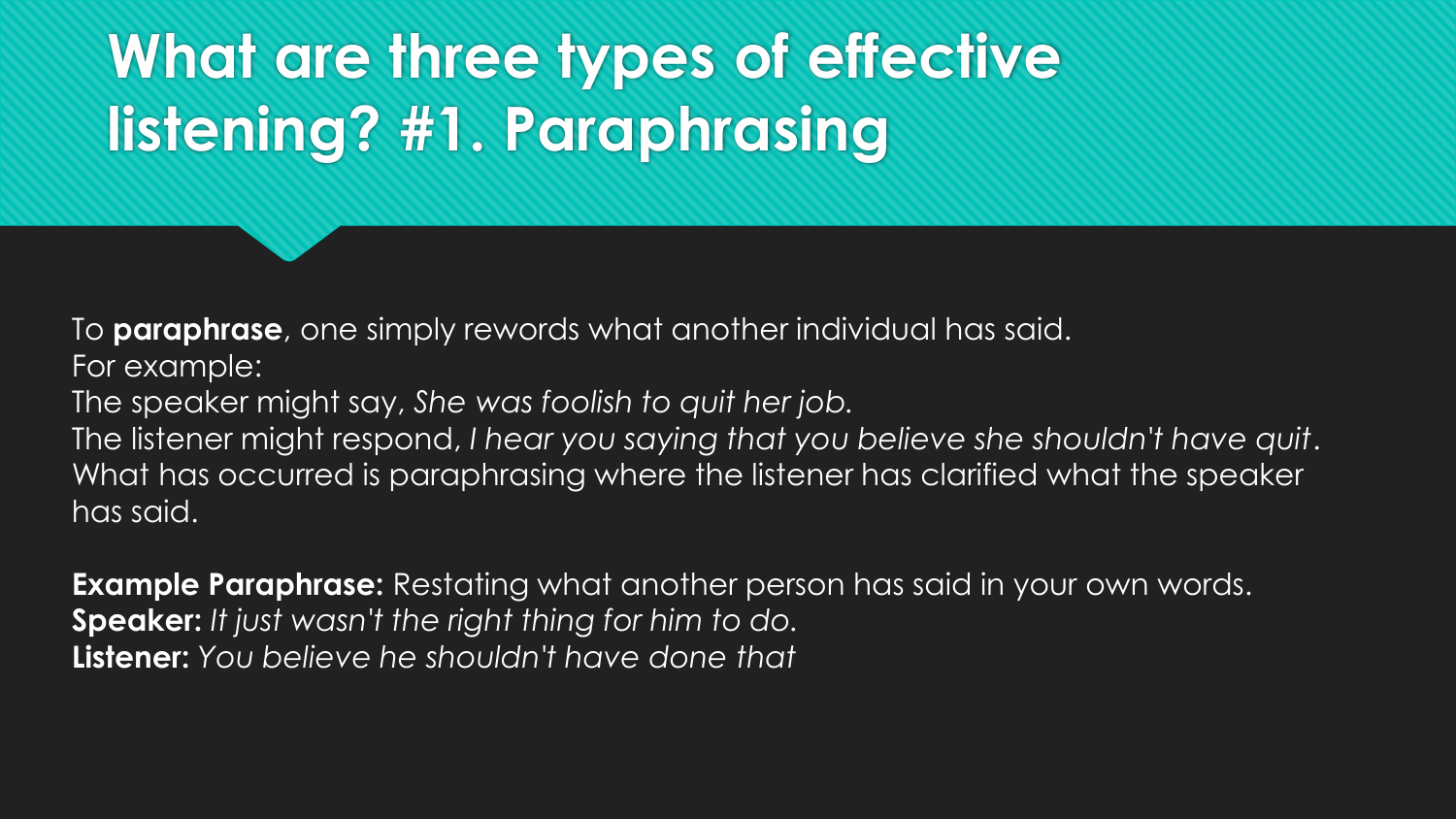## **What are three types of effective listening? # 2. Open Questions**

An **open question** explores a person's statement without requiring a simple *yes* or *no* answer. The basic difference between an open question and a closed question is what they provide the person being asked. When you are asked an open question it helps you think more about an issue. A closed question will not do that. It may force you to answer before you are ready, or require a *yes* or *no* answer that doesn't allow more thinking about the issue. Closed questions close the door on further thought, while open questions open the door.

For example:

The speaker might say: *I don't like my job.*

The listener might respond: *What about your job don't you like?* or, *Tell me more about your feelings regarding your job.*

**Example Open Question:** A question that helps a person explore his/her feelings (rather than forcing a *yes*, *no*, or other certain answer). **Speaker:** *I didn't like that show.* **Listener:** *What didn't you like about it?*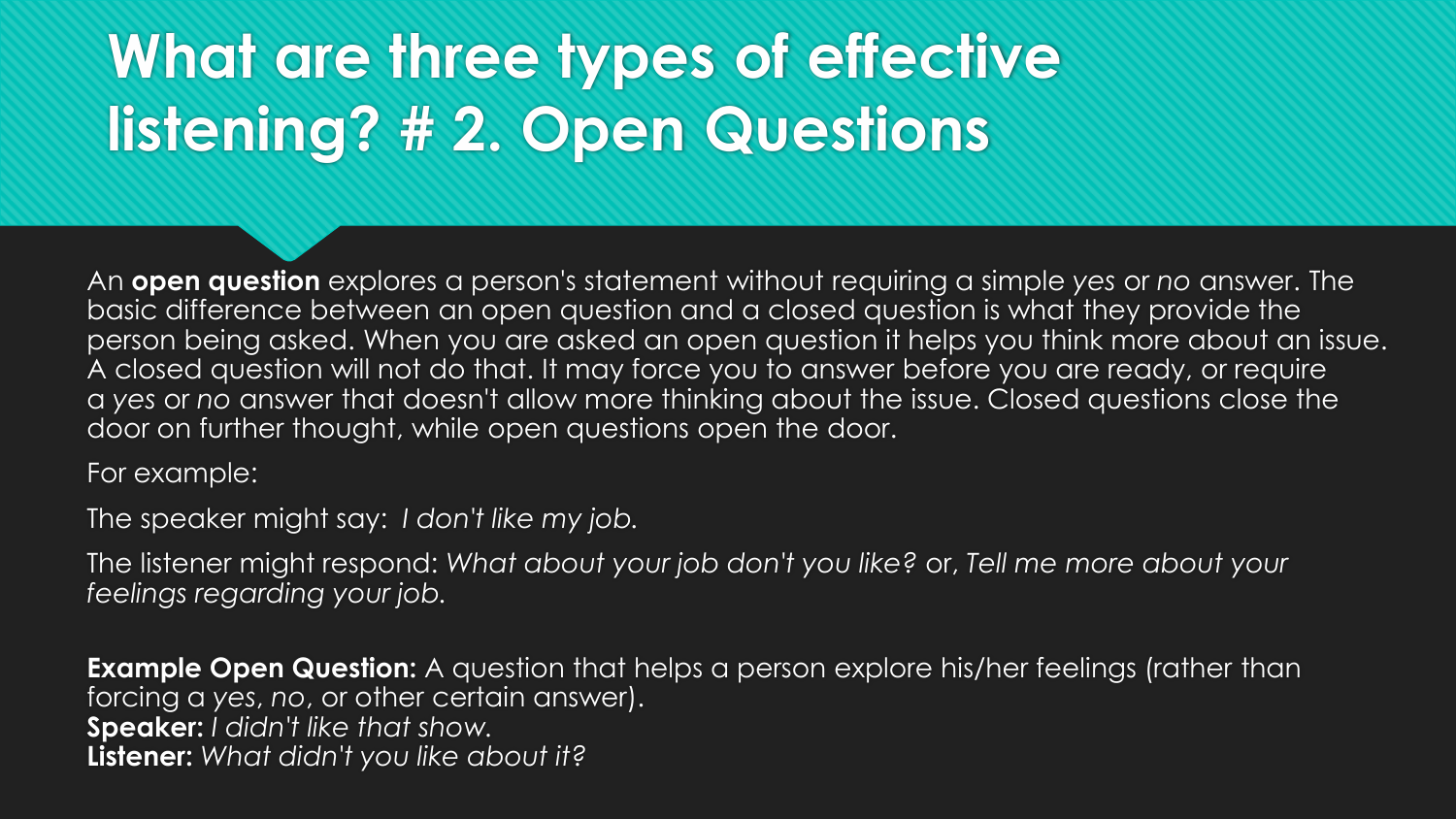# **What are three types of effective listening? # 3. Feelings Reflection**

**Feelings reflection** is a response in which you express a feeling or emotion you have experienced in reference to a particular statement.

For example:

The speaker might say: *I get sick of working so much overtime!*

The listener might respond: *I hear you feeling angry and resentful at being asked to work so much overtime.*

Feeling reflections are perhaps the most difficult active listening responses to make. Not only do you actively listen to what is being said but also you actively listen for what is being felt. When you make a feeling reflection, you are reflecting back what you hear of another's feelings. It is similar to paraphrasing; however, you repeat what you heard them feeling instead of what you heard them saying. To understand what individuals are feeling, you must listen to their words, to their tone of voice, and watch their body signals. By observing all three you can begin to guess their feelings.

**Example Feeling Reflection:** your perception of the speaker's feelings based on words, tone, and body language.

**Speaker:** *I can't stand to be kept waiting!*

**Listener:** *You're pacing the floor and your tone of voice tells me you feel this is an abuse of your time.*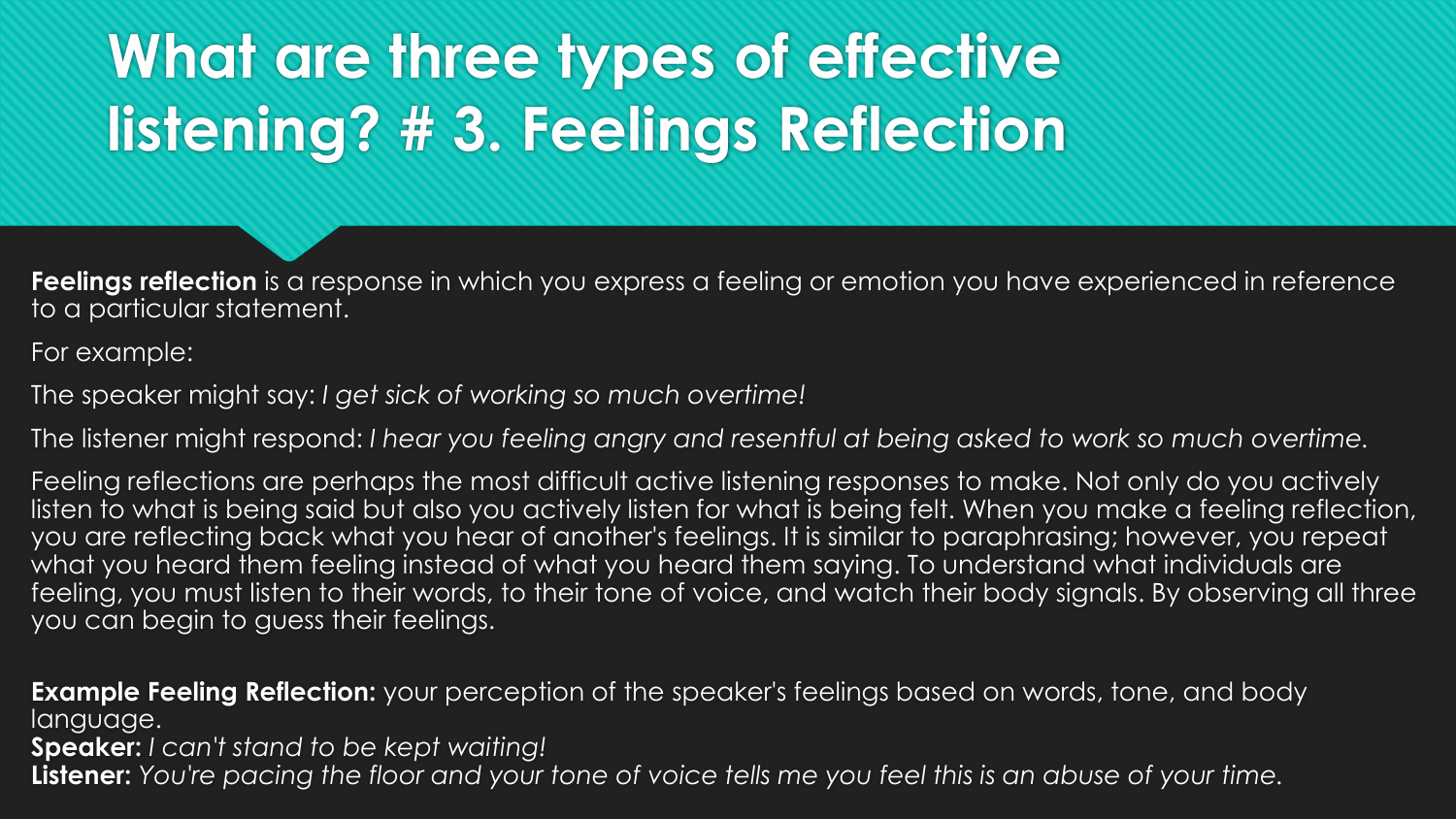### **How can listening skills be improved?**

- Listen carefully so that you will be able to understand, comprehend, and evaluate. Careful listening will require a conscious effort on your part. You must be aware of the verbal and nonverbal messages (reading between the lines).
- Be mentally and physically prepared to listen. Put other thoughts out of your mind. Your attention will be diverted from listening if you try to think of answers in advance.
- You can't hear if YOU do all the talking. Don't talk too much.
- Think about the topic in advance, if possible. Be prepared to listen.
- Listen with empathy. See the situation from the other's point of view. Try to put yourself in their shoes.
- Be courteous; don't interrupt. Take notes if you worry about forgetting a particular point.
- Avoid stereotyping individuals by making assumptions about how you expect them to act. This will bias your listening.
- Listen to how something is said. Be alert for what is left unsaid.
- Make certain everyone involved gets an opportunity to voice their opinions. Don't let one person dominate the conversation.
- Face those you are talking with, lean slightly forward, and make eye contact. Use your body position and movements to show your interest, concern.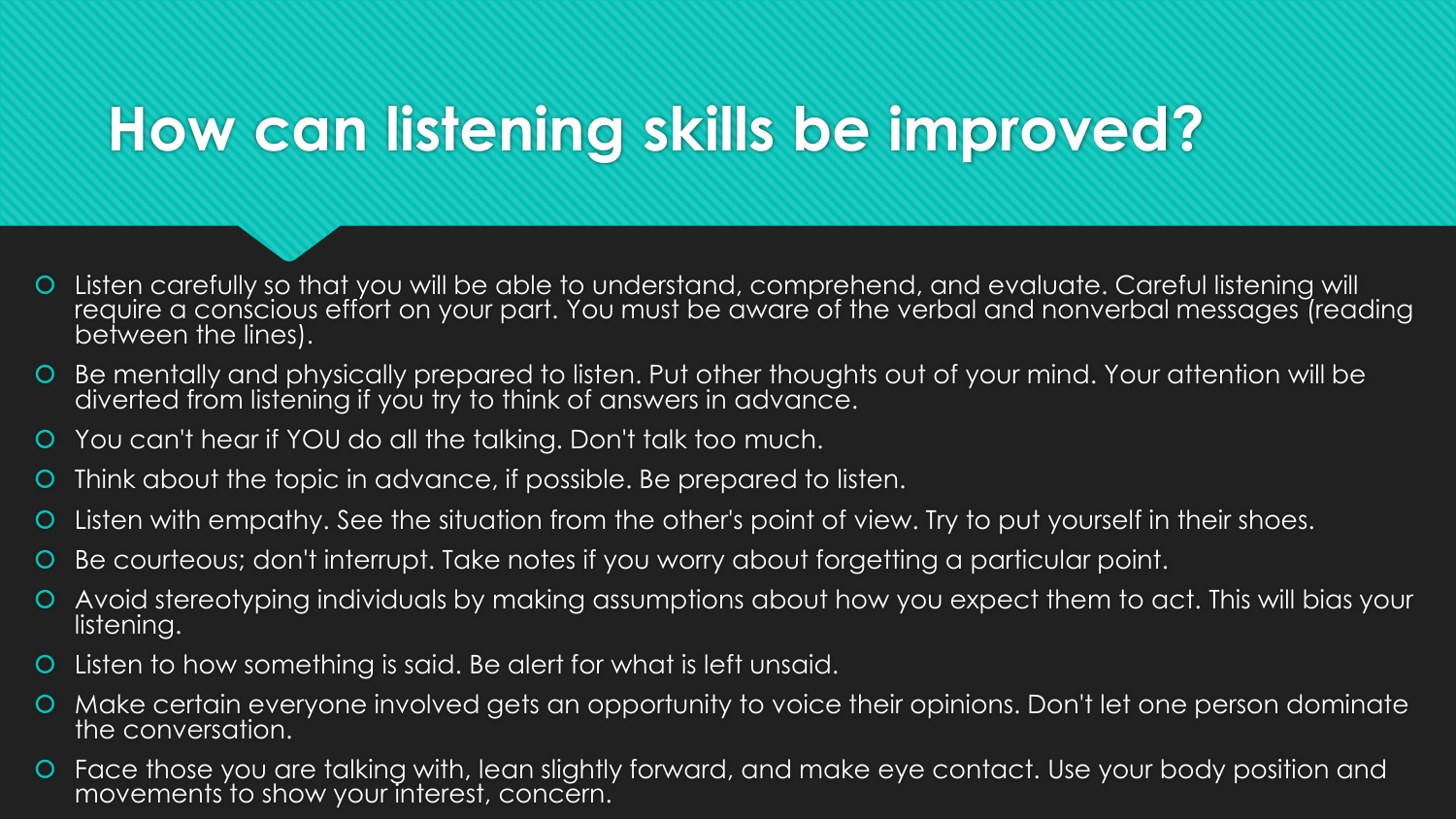#### **What are Roadblocks to Effective Listening?**

The following types of responses indicate ineffective listening:

- Warning. Interrogating. Preaching. Ordering.
- **O** Judging. Diverting. Analyzing. Blaming.
- Labeling. Moralizing. Probing. Ridiculing.
- **O** Threatening. Reassuring. Distracting. Sympathizing.
- Demanding. Interpreting. Teaching. Withdrawing.
- Giving solutions. Scolding. Praising. Advising.
- Criticizing. Directing. Lecturing. Name–calling.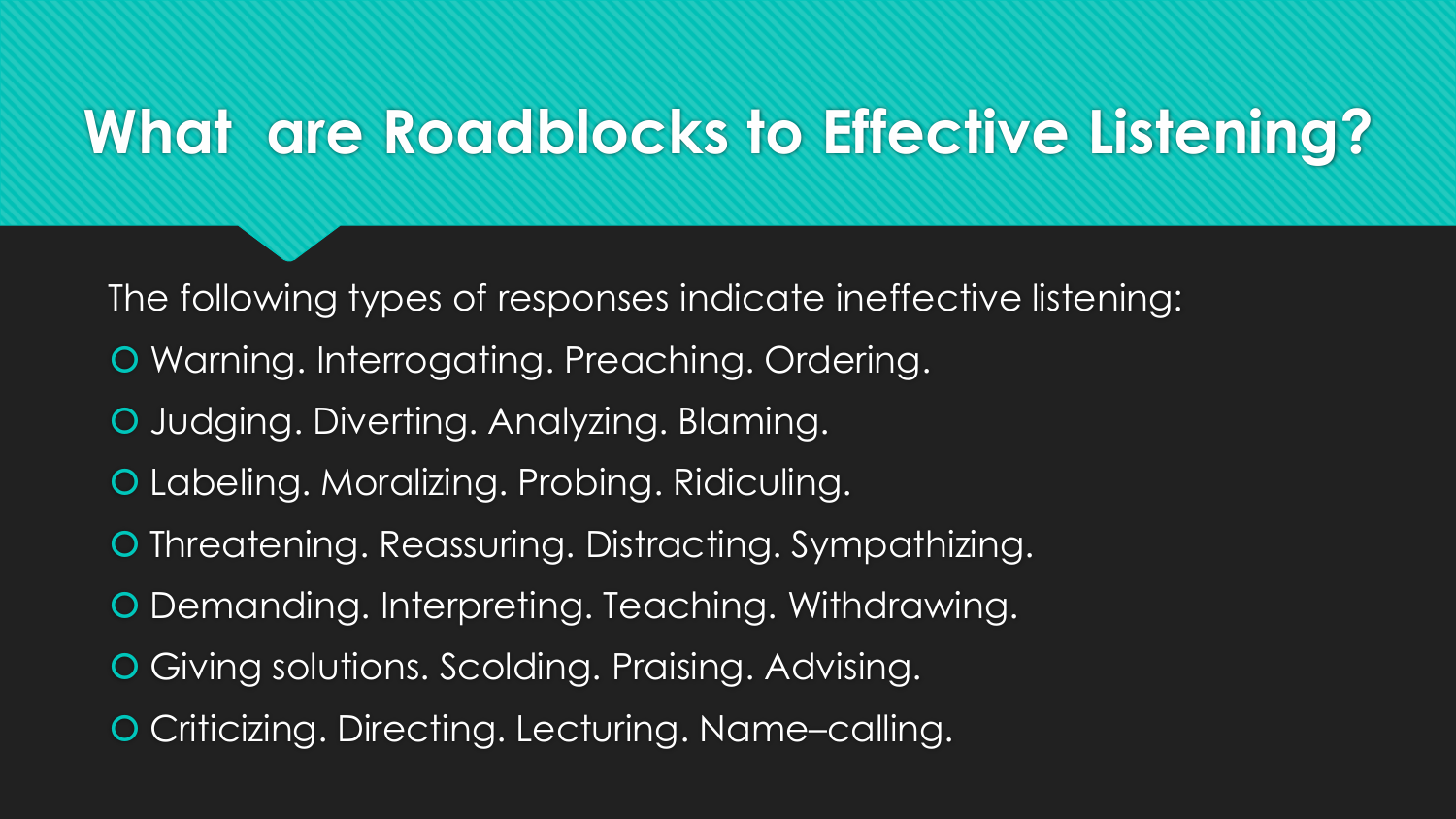## **Reasons for Improving Listening Skills**

- O To avoid saying the wrong thing, being tactless.
- O To dissipate strong feelings.
- O To learn to accept feelings (yours and others).
- O To generate a feeling of caring.
- O To help people start listening to you.
- O To increase the other person's confidence in you.
- O To make the other person feel important and recognized.
- O To be sure you both are on the same wavelength.
- To be sure you both are focused on the same topic.
- To check that you both are on target.